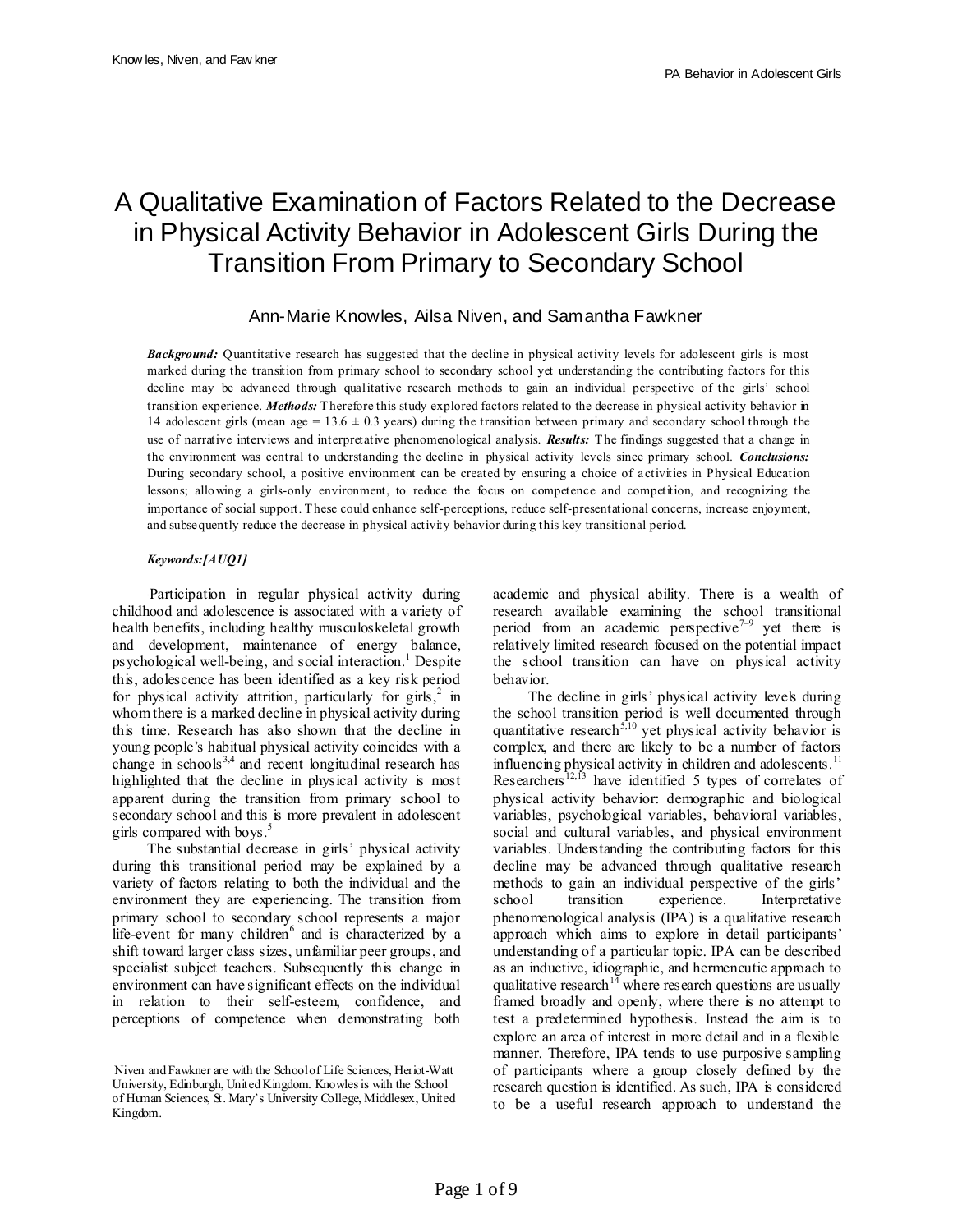physical activity experiences of adolescent girls during the transition from primary school to secondary school. Therefore, the aim of this study was to explore factors related to the decrease in physical activity behavior in adolescent girls during the transition between primary and secondary school through the use of narrative interviews and IPA.

#### Methods

#### **Participants**

Overall, 6 public secondary schools in Edinburgh (4 in urban locations and 2 in rural locations) were involved in the study and represented a range of socioeconomic levels, as assessed by the Family Affluence Scale.<sup>15</sup> A purposive sampling technique was used to recruit 48 girls from a previous study<sup>10</sup> whose decrease in physical activity levels (assessed by the Physical Activity Questionnaire for Children<sup>16</sup>) over the 12 months during the school transition period was above the group median. Due to timetabling and room availability constraints within each school and 6 of the girls who declined to take part in the study due to personal reasons, the participant sample was reduced to 14. Overall, 14 girls participated in the study with a mean age of  $13.6 \pm 0.3$  years. All girls and parents or guardians gave written informed consent and ethical approval was obtained for the study from the Institutional Ethics Committee.

#### **Procedures**

The researcher met with the girls at least 2 weeks before the interviews to introduce the study and to answer any questions. Each girl received an information sheet and parental and child consent forms and was asked to return the forms to a relevant member of staff at the school. All interviews were conducted by the researcher and were carried out in a private room with a glass-paneled door within the school. At the onset of each interview, the participants were reminded of confidentiality and advised that they could ask to terminate the interview at any time. In addition, a brief outline of the study was given and participants were invited to ask questions about the study. The semistructured interview guide used was developed based upon knowledge of research findings in the area of physical activity behavior in adolescent girls and the researcher"s own experiences and findings from previous work. During the interview, the girls were asked to recall their past physical activity experiences at primary school and then reflect on their current physical activity experiences at secondary school. All interviews were tape recorded with the participants' permission and due to the flexible nature of the process and individual responses of the participants, interviews varied in length, ranging from 10 minutes to 29 minutes.

## Data Analysis

Interpretative Phenomenological Analysis (IPA) was chosen to maintain the focus of the analysis on the individual and their physical activity story and emerging themes and ideas were built up from each transcript and guided by IPA procedures, as recommended by Smith.<sup>17</sup> Each interview was transcribed verbatim by the researcher and each participant was assigned a pseudonym. For the initial stage of data analysis, each transcript was treated individually and read through several times. The researchers then proceeded to identify and subsequently extract 'meaning units' within each transcript. In line with the main aim of the study, each meaning unit was given a meaning unit label and categorized into positive and negative aspects of the physical activity experience for both the past and present by 2 researchers independently. Following this, the data were organized in a way to best consider the research question which was to explore factors related to the decrease in physical activity in adolescent girls from primary to secondary school. Therefore, data were organized into meaning unit labels of positive aspects of past physical experiences and negative aspects of present physical activity experiences. The meaning unit labels were subsequently categorized into several ordered themes. The final stage of the analysis was to identify overall themes detailing positive aspects of physical activity experiences in the past and negative aspects of physical activity experiences in the present. To ensure quality in the analysis, several methods were employed by the researchers. Credibility was enhanced by independent categorization of meaning units and ordered themes by 2 researchers during the IPA process. Independent categorization was then discussed for each transcript and in instances where disagreements on any of the categorization occurred, discussion continued until full interrater agreement was reached. To demonstrate confirmability the researchers adopted a constantchecking approach whereby at each stage of the analysis, referral back to the original transcripts was employed to ensure all subsequent thematic connections were appropriate. In addition, examples and quotations from the original transcripts are used throughout the presentation of the findings to demonstrate that the findings did emerge from the data and enhance confirmability.<sup>1</sup>

## Results and Discussion

In line with the idiographic nature of IPA, analysis of the interview data identified meaning unit labels and subsequent ordered themes relating to positive aspects of past physical activity and negative aspects of present physical activity for each participant. Overall, 3 themes relating to positive aspects of past physical activity experiences (Used Opportunities to be Active; Supportive Physical Activity Environment; Positive Sense of Self when Active) and 5 themes relating to negative aspects of present physical activity experiences (Lack of Utilizing Opportunities to be Active, Alternative Activities to being Active, Unsupportive Physical Activity Environment, Negative Sense of Self when Active, Alternative Priorities) were identified across the 14 participants (Table 1). A discussion of these overall themes will be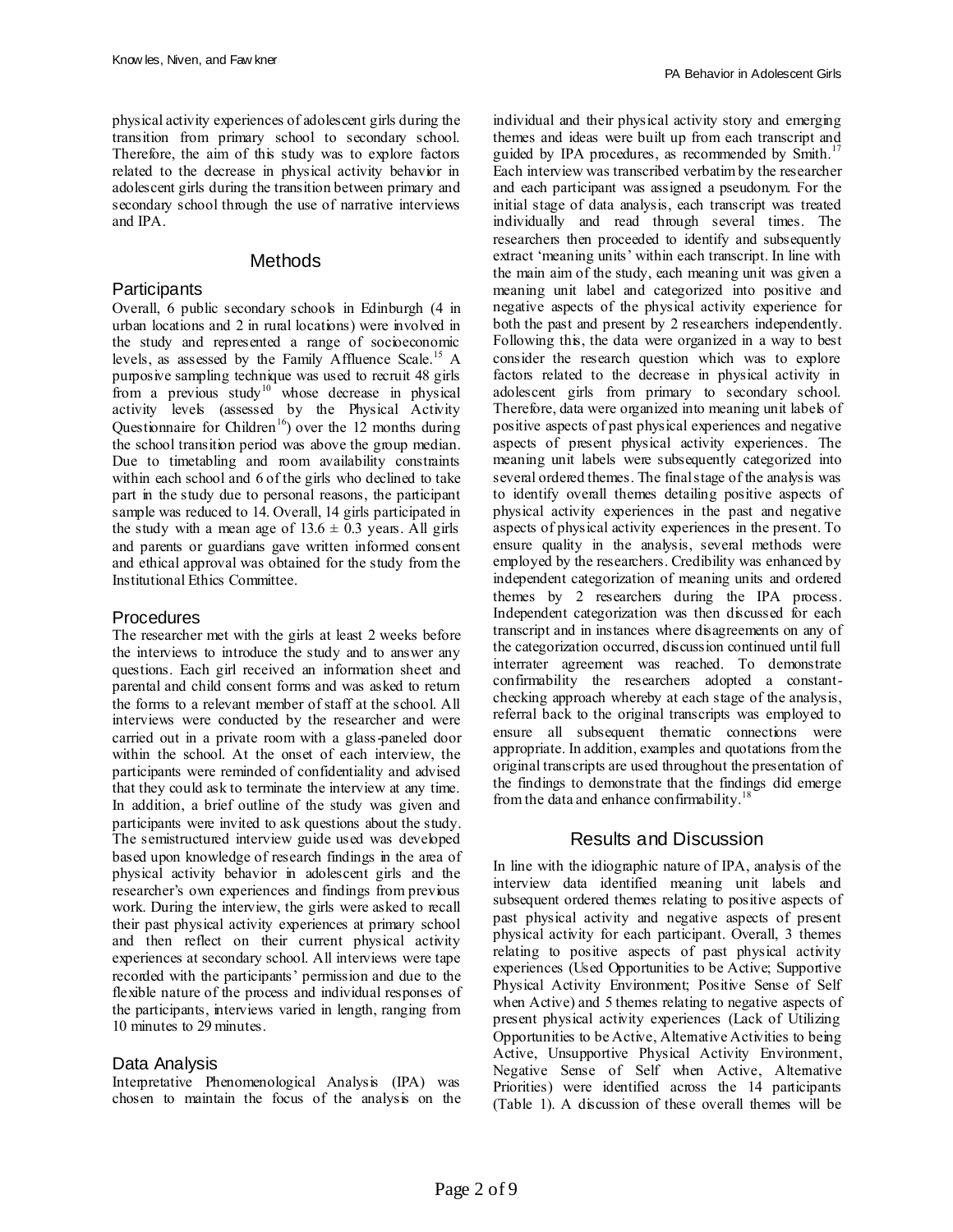presented relating to the 4 following dimensions: Physical Activity Opportunities, The Environment, Sense of Self when Active, and Individual Issues, where an examination of both the positive aspects of the past followed by the negative aspects of the present will be described and related to previous research.

\ insert table 1 \

# Physical Activity Opportunities

#### Used Opportunities to Be Active.

First-order themes identified relating to the overall theme of Used Opportunities to be Active at primary school included active travel to/from school, active at break and lunch times and during extracurricular activities. Break and lunch time in primary school was often used as an opportunity to be active. The types of activities the girls participated in ranged from unstructured play through active games, such as tag and hide and seek to more structured forms of physical activity such as playing football. Research has shown that the time available at break and lunch recess provides an opportunity to increase physical activity while at school,<sup>19</sup> which was taken advantage of by all of the girls during their time in primary school, as highlighted in the interviews. The opportunity to participate in extracurricular activities at primary school was used by all of the girls and similar to activities in PE, these ranged from more traditional activities, for example basketball and swimming, to more game-related activities, for example dodgeball and rounders.

#### *Lack of Utilizing Opportunities to Be Active.*

An examination of the negative aspects of present physical activity experiences of the girls resulted in several themes relating to the overall theme of Lack of Utilizing Opportunities to be Active, where despite recognizing the opportunities for physical activity, the girls did not use these available opportunities both in school and out of school. For all of the girls, the opportunity to be active at break and lunch times in secondary school was not used. When recalling the types of activity participated in at break and lunch, a common response of the girls was

Erm, well I don"t do that much because I stay inside and I hang about like upstairs so we just kind of sit about talking so I don"t do that much.

This finding supports longitudinal research<sup>20</sup> which examined physical activity levels in young children at recess and found that as children progress through the school system, there is a trend toward less active free time at break and lunch recess. During the interviews, 3 of the girls also commented on their lack of extracurricular and out of school activities in secondary school both during the week and at weekends.

#### *Alternative Activities to Being Active.*

During the interviews, 4 of the girls stated a clear preference for alternative activities to being active at secondary school.

I don"t do stuff like that, activity, at the weekends, I just go out with my friends, we go to the Gyle (*shopping center*) and we go up town just we hang about at each others" houses, watch movies, computer, food . . . just not, we don"t do any exercise.

Similar findings were evident in a study of adolescent girls aged 14 to 16 years, $2^1$  where the authors suggest that "the personal importance attached to physical activity upon entering adolescence is a determining factor in whether girls will continue to be active or will, instead, choose to conform to the more common norms attached to being a teenage girl whereby physical activity is not considered to be important" (p. 251).

# Environment

#### *Supportive Physical Activity Environment.*

Social support was an important contributor to having an overall supportive physical activity environment in primary school. Social support was predominantly provided by peers and family; however there were 4 girls who recalled having the support of others, for example activity leaders and specialist teachers. Peer support was in the form of the involvement of friends in the same physical activity. This supports research<sup>22</sup> suggesting that social support from peers is an important correlate of physical activity, most notably in school and leisure time physical activity. More recent research<sup>23</sup> has highlighted that a number of diverse friendship groups (eg, at school, in the neighborhood, during extracurricular activities) could mediate higher levels of physical activity due to an increase in the number of peer physical activity resources available to draw upon. Family support consisted of family involvement in physical activity, physical activity competence shown by family members and overall support for the girls' physical activity participation. For 2 of the girls, there was evidence of both family involvement and family support in their physical activity participation:

My dad would take me swimming on Sundays, we"d go swimming together . . . and I used to go to play tennis with Megan and mum would take us up to (*tennis*).

This echoes longitudinal research<sup>24</sup> examining parental influences on physical activity, which found parental engagement, parent-child communication and family cohesion were all significant predictors of physical activity participation. In addition to social support, there were a number of themes which illustrated how the girls felt comfortable in their physical activity environment at primary school, for example having a sense of familiarity with each other when participating in physical activity in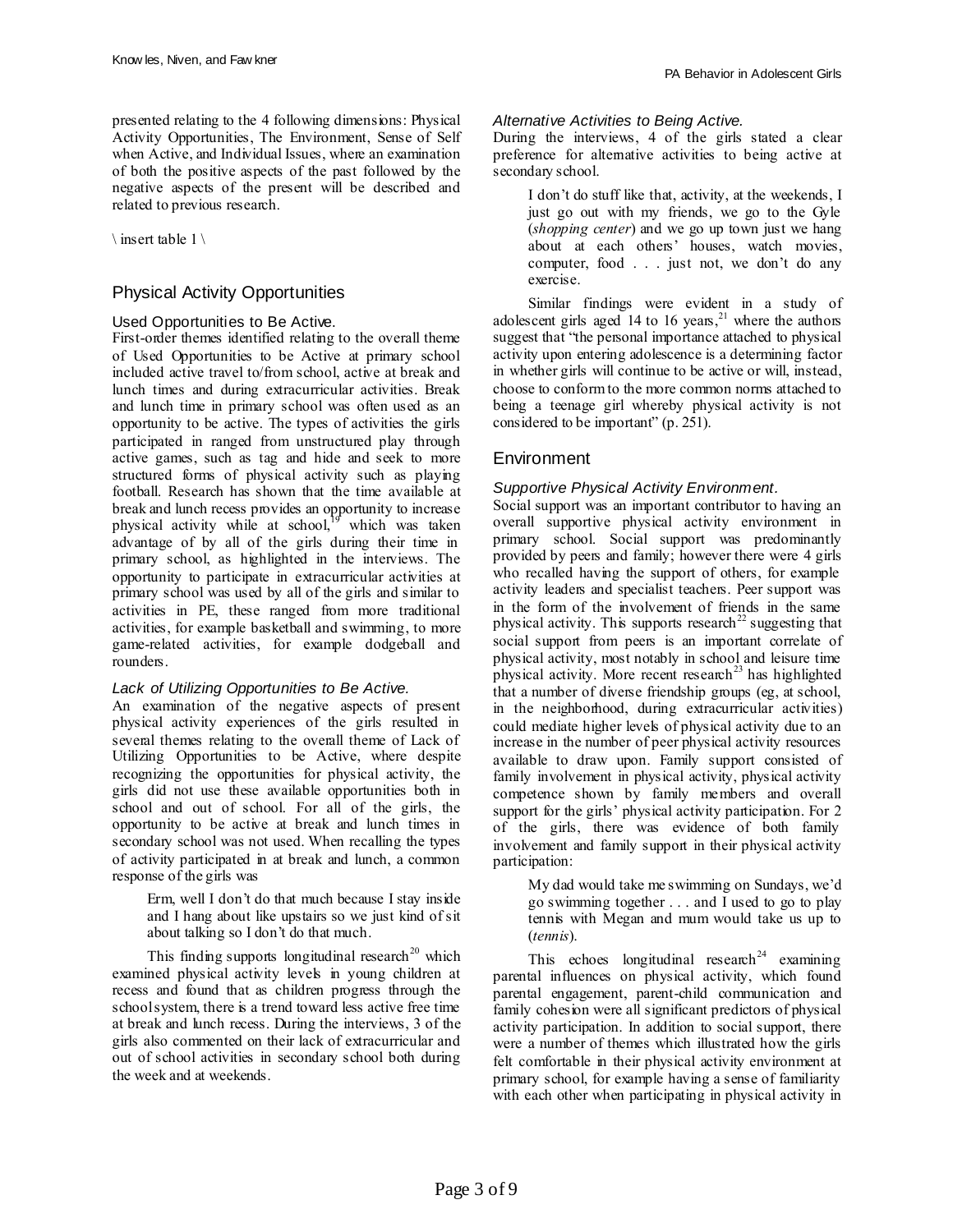primary school and working with peers of a similar ability in PE, was an important aspect to the girls being comfortable in their physical activity environment:

So we just sort of, well there was people in primary school that I just used to sort of like stay with when we were doing PE because they were like the same as me.

These findings support previous research which has demonstrated that in primary school, Physical Education (PE) is usually taught by the classroom teacher where pupils are in a relatively small and familiar environment<sup>25</sup> and have known their peers, both boys and girls, for 7 years. Furthermore, the PE curriculum in primary school tends to focus on the development of core movement skills through simple activity forms, $^{26,27}$  therefore differences in physical abilities may not be as apparent in primary school as in secondary school.

#### *Unsupportive Physical Activity Environment.*

A lack of social support was a significant contributor to an overall unsupportive physical activity environment in secondary school, consisting of a lack of peer support, a lack of family support and an unsupportive social environment for physical activity. Twelve of the girls mentioned the lack of friend/peer involvement in their physical activity participation, for example, when recalling the reasons for giving up netball in secondary school, Cherith stated that

Like none of my friends wanted to do netball.

Similarly, having a friend to do physical activity with was important to 11 of the girls, as illustrated by Judith"s comment:

I went and said do you want to go to dance on, on a Friday after school and she said no I don"t wanna do it so then I don't wanna do it if no one else is going. I like dancing if like all the rest of my friends went. . . . I would never go by myself.

Comparable findings<sup>20</sup> also found that for adolescent girls, having friends with them when participating in physical activity was crucial and the thought of being active without them was threatening and could result in a complete lack of physical activity participation. Lack of peer interest in physical activity was also a contributor to a feeling of lack of peer support for a couple of the girls. In addition, a change in social influence through the transition into a new social environment in secondary school possibly contributed to a lack of peer support for physical activity:

Like I used to really enjoy doing it and then when I got to high school I just, sort of changed and I just didn"t enjoy it any more . . . but I don"t know whether that's because we met new people, different people in our class that, I don"t know I just stopped liking it.

For 7 of the girls, an unsupportive social environment contributed to a feeling of lack of social support when being active. For Sam, being in a large social group when doing physical activity resulted in her not feeling as confident:

Because I was around not as much people as I am at high school like, don"t feel as confident at high school 'cause I'm around more people.

Evidence of an unsupportive physical activity environment in the form of feeling uncomfortable in a competent physical activity environment at secondary school was apparent for 3 of the girls:

But, erm, when you do it in front of other people who are obviously like really good at sport, it's a bit embarrassing if you don"t do it right especially if they"re like, you"re in a team with them because if you do something wrong they"ll like go mad at you for it.

The girls also articulated feelings of being uncomfortable in a physical activity environment in the presence of boys. In particular, a dislike of swimming in front of boys and a preference for an all-girls environment when swimming was apparent, as articulated by a couple of the girls:

It used to be all boys and we used to swim and I used to hate it.

I'm not too keen on the swimming though but I still do it "cause there are some people who don"t do it at all but I"d prefer if it was all girls though.

This is in line with previous research<sup>28</sup> which demonstrated that participation in swimming for a sample of Australian adolescent girls was adversely affected by derogatory remarks made by boys. Therefore, it is possible that the physical presence of boys while participating in such activities enhances the girls' existing feelings of discomfort when having to reveal parts of their bodies.

In addition, the creation of a competitive environment with boys also contributed to an unsupportive environment for physical activity for 8 of the girls. There were also examples where the girls were uncomfortable participating in other activities as well as swimming in the presence of boys; for instance, Sophie, when talking about her dancing shows, commented

But when, if I was in front of, like the boys, doing one of my dancing shows in front of like the boys in my class I"d probably freeze and not be able to do it and forget everything.

Earlier findings in the current study highlighted how a lack of utilizing the opportunities to be active at break time and lunch time at secondary school was an issue for all of the girls. In addition, 5 of the girls recollected how being active at break and lunch times was not part of their school culture, which created an unsupportive physical activity environment. This theme is reflected in the following extracts taken from Sarah and Gemma: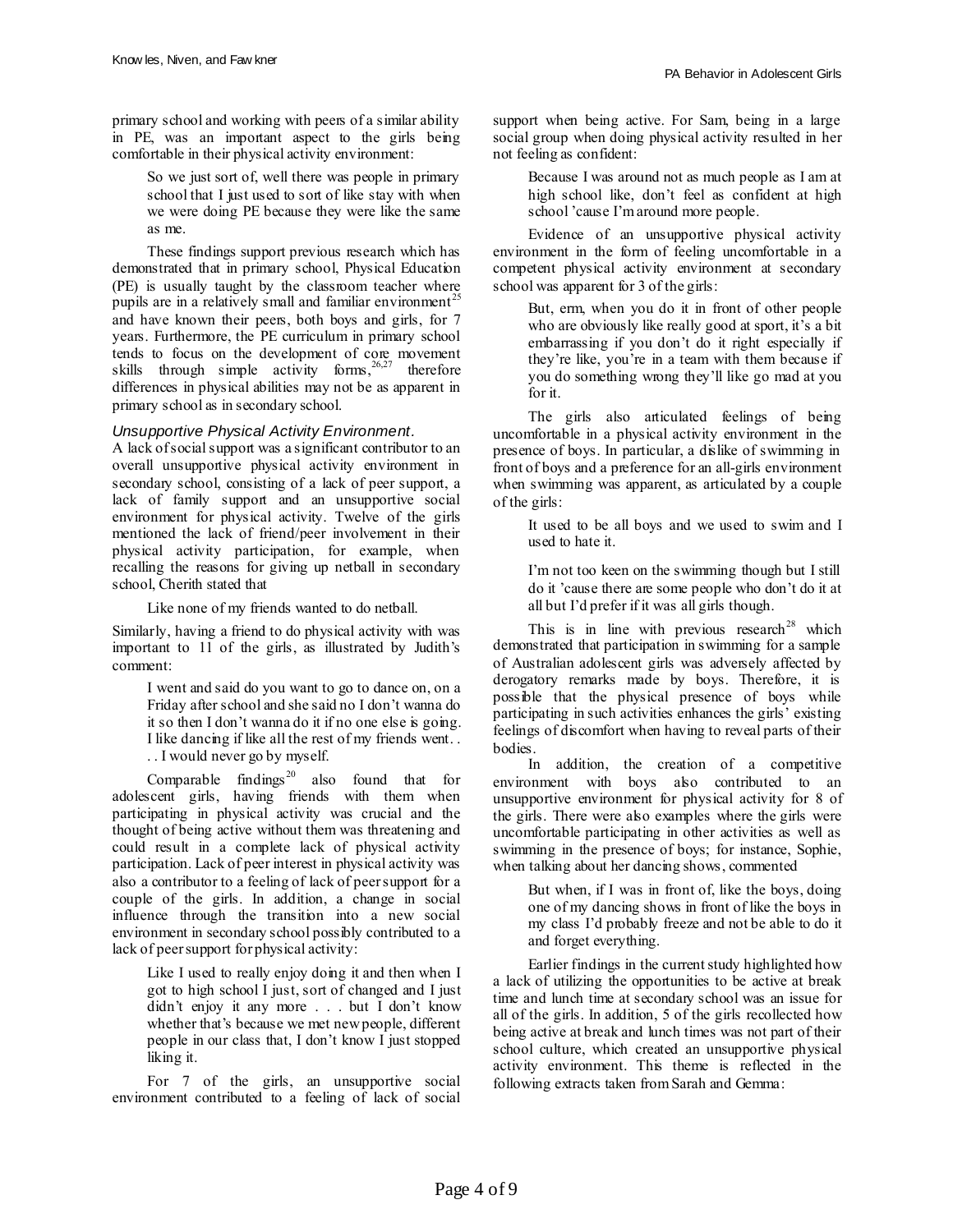'Cause we used to play like, erm, hide and seek or but like more older games than that and you don"t really see much people like playing that here and I think we"ve grown out of that a bit now.

"Cause no-one really does it like "cause all the boys and that they used to play football but now none of them do so no one really runs about or anything. More people just sit there and talk.

# Sense of Self When Active

#### *Positive Sense of Self When Active.*

Enjoyment of physical activity was a key contributor to having a positive sense of self when active at primary school for 13 of the girls which included enjoying the social aspect of being active at primary school. This is in line with previous research which has consistently shown a positive, significant relationship between enjoyment and physical activity in adolescent girls,<sup>29–31</sup> with data from Scottish adolescent girls  $32$  highlighting enjoyment as the main reason for participating in physical activity for the majority (73%) of girls aged 11 to 16 years. Feelings of perceived competence and ability when active were apparent in 5 of the girls' interviews, with perceptions of competence being developed through mastery of skills and playing a role in team sports. Throughout their interviews, over half of the girls recounted positive feelings when doing physical activity. In the context of the comments made, feeling positive when doing physical activity was seen as a different concept to enjoyment in that, positive feelings when active suggests feeling a positive physical response to physical activity. This is illustrated in the following extract from Judith:

I just enjoyed them, I don"t know, I just liked the feeling of it when I was doing it, I just enjoyed like . . . like when we played basketball and like you scored it just felt good and then when you were just swimming you finished your lengths first it just felt good doing it . . . . I just enjoyed it.

Similar comments were made by Rebecca when she recalled physical activity participation in her PE lessons in primary school:

So you kind of felt kind of free and relaxed about it.

There was also an absence of self-presentational concerns when active, therefore contributing to a positive sense of self. It was evident that 10 of the girls were comfortable with themselves when active in primary school, as reflected in the following extract from Judith:

I didn"t care what anyone thought when I was in primary when I done sport.

#### *Negative Sense of Self When Active.*

In 13 of the girls' interviews there was a distinct lack of enjoyment or enthusiasm about being active at secondary school. The following extract from Judith typifies the theme of a lack of enthusiasm or desire to be active, contributing to a negative sense of self:

I don't know if it's just 'cause I'm lazy and I can't be bothered doing it anymore but like, I say to myself like I want to lose weight, I want to get toned up but when it comes to it I can"t be bothered going up to Drumbrae (*leisure centre*) or going swimming or taking part in PE classes, I just can"t be bothered with it.

Evidence of self-presentational concerns was apparent for 7 of the girls. For some of the girls, general self-presentational concerns about doing physical activity in front of others was commented on, with feelings of embarrassment and nervousness being reported:

Erm, well there was another friend I"ve got and we were in that class and when we were with them like, I didn"t feel that comfortable like around, running about and that and I don"t know why but I felt like everyone was looking at me and I just didn"t really like it.

I don"t really like showing (*doing physical activity*) in front of people. I just get a wee bit, a wee bit nervous like showing in front of other people.

The significant increase in self-presentational concerns reported by the girls in secondary school compared with primary school supports previous findings $32$  where feelings of self-consciousness when participating in physical activity in front of others were prominent in focus group interviews and reflected in survey findings. Our findings reinforce earlier research<sup>33</sup> which suggested that concerns about revealing one's physique to others in an exercise setting could be a potential barrier to exercise and physical activity and, as a result, a contributor to having a negative sense of self when active at secondary school. Feelings of a perceived lack of competence at physical activity were apparent in 3 of the girls" interviews, with Claire comparing her ability in gymnastics at secondary school to her peers:

When we're doing it I feel like other people, like I feel like I can't do what everyone else is doing. "*Given name*," she"s really good at gymnastics, she done like a somersault thing in the air and I tried it and I ended up falling on my bum and it was so embarrassing and I couldn"t do it.

Finally, a lack of confidence and a dislike for doing physical activity alone in secondary school were also emerging themes which appeared to contribute to a negative sense of self when active:

Like, I don"t feel as confident (*doing physical activity*) at high school 'cause I'm around more people.

It's just embarrassing being there by yourself; people would look at you being on your norman (*on your own*). . . . I don"t have the courage to do that.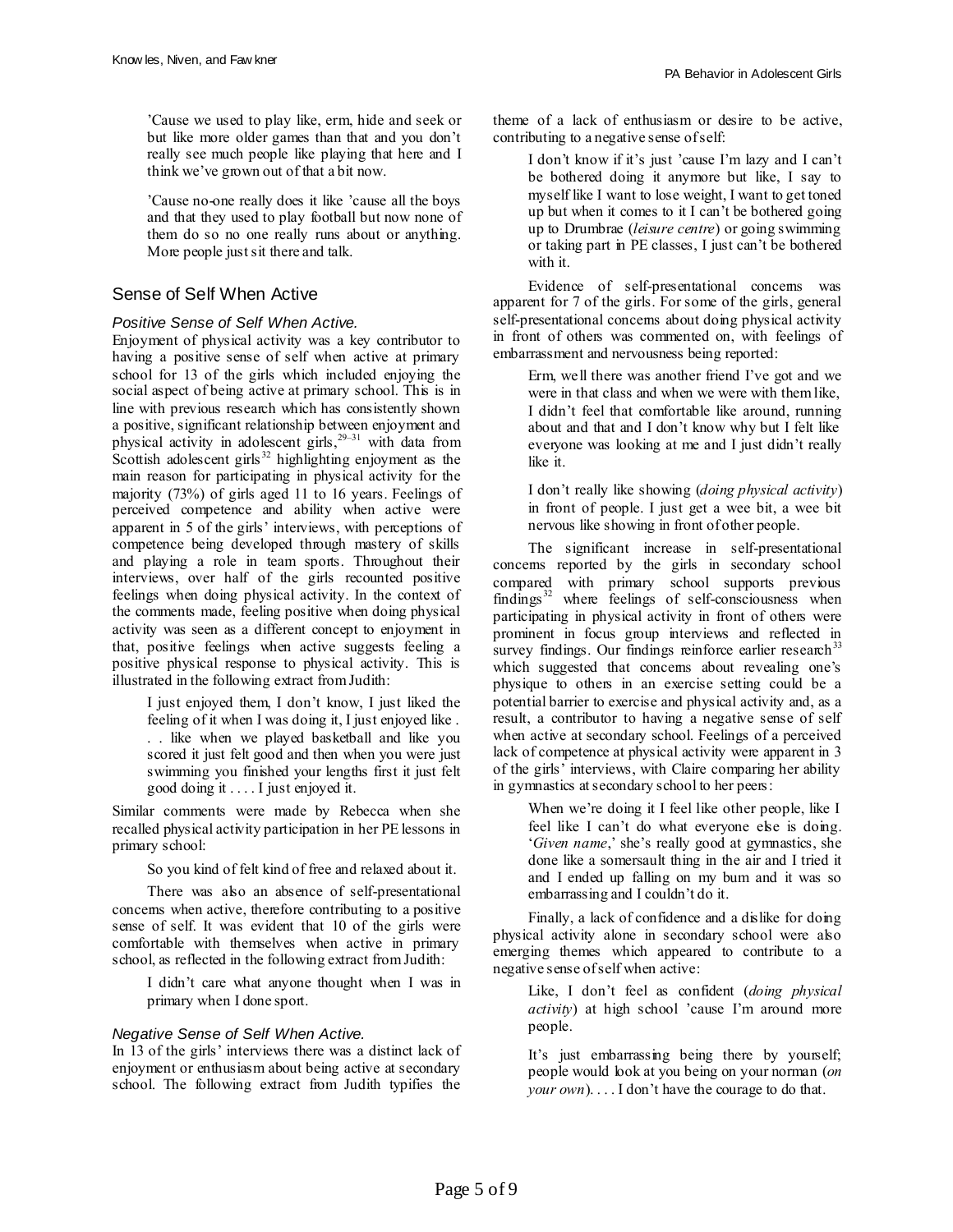#### Individual Issues

#### *Alternative Priorities.*

In the context of the comments made, the concept of alternative priorities to physical activity was seen as a different concept to alternative activities to physical activity discussed earlier in that alternative priorities were generally compulsory activities the girls gave priority to over physical activity, for example homework. The emergence of alternative priorities in secondary school was vocalized in 4 of the interviews. An indication that homework was an alternative priority to participating in physical activity in secondary school was suggested by 2 of the girls:

Like I've sometimes got homework. I never had that in primary so I don"t do as much sport as I did.

This is also illustrated in the following extract from Sophie for whom spending time with friends and a parttime job took priority:

But I'm always out with my friends so I don't have a lot of time to do it (*physical activity*) and I"m doing paper-rounds and stuff so I never really have time to do anything else.

Homework obligations in adolescent girls aged 12 to 14 years have previously been negatively related to physical activity behavior.<sup>34</sup> The present findings are also comparable to qualitative research<sup>35</sup> where perceived time pressure from homework emerged as a barrier to being active during the time of transition to secondary school.

## General Discussion and Conclusion

Use of a qualitative approach, based on IPA, has allowed an in-depth examination of the factors related to the decrease in physical activity behavior in adolescent girls during the transition between primary and secondary school. The thematic findings suggest that a change in the environment is central to understanding the decline in physical activity levels since primary school. A positive environment can be created by ensuring a choice of activities in PE; allowing a girls-only environment, which may reduce the focus on competence and competition, and recognizing the importance of social support in the form of friends involvement in physical activity. Similar conclusions relating to the PE environment have been drawn by researchers<sup>36</sup> who suggested that strategies worthy of further exploration include girl-only classes, noncompetitive environments, providing different types of activities that are fun for girls with different skill levels and interests and skill-enhancing programs to increase self-efficacy. Creating a more positive environment for the girls when participating in physical activity in secondary school may have a beneficial effect on improving their sense of self when active. This could be achieved through the development of competence and task mastery in a supportive environment, coupled with positive reinforcement from significant others, as suggested in Harter's competence motivation theory.

An identifiable limitation of this study is the focus on the positive aspects of past physical activity behavior and negative aspects of present physical activity behavior during the IPA analysis of the interviews. The researcher acknowledges that this does provide the reader with a biased positive view of past physical activity experiences and a biased negative view of present physical activity experiences of the girls yet it was deemed the most appropriate method available to handle the large volume of data collected during the interviews and to focus on the study research question. In addition, there was potential for recall bias in the girls' past physical activity experiences at primary school during the interviews. The findings can also be used to suggest practical recommendations and inform the development of more effective intervention programs to minimize the decrease in physical activity as girls move from primary school to secondary school. The findings suggest that for young girls at this stage of their lives, personal feelings such as a lack of competence and self-presentational issues make commonly accepted environments for physical activity (eg, PE lessons with boys) more of a perceived barrier to participation. Therefore, interventions adopting a socialcognitive approach, reflecting how the environment can interrelate with personal feelings of the girls and may deter them from physical activity participation, may be effective in changing physical activity behavior during the school transition. This would require a multidimensional approach within the school, by combining strategies at the individual level, the environment level, and the policy level. This contention supports findings in a recent review of the effectiveness of interventions to promote physical activity in children and adolescents<sup>37</sup> where there was strong evidence supporting the effect of multicomponent interventions in adolescents, which includes an educational component, an environmental component, and a policy component. However, additional interventionbased research focused on reducing the impact of the change in environment during the transition between primary school and secondary school is an area which seems to have been neglected in past intervention studies and is therefore worthy of future research attention.

#### References

- 1. Department of Health. *At least five a week: evidence on the impact of physical activity and its relationship to health*. UK: Department of Health; 2004.
- 2. Grunbaum J, Kann L, Kinchen S, Ross J, Hawkins J, Lowry R. Youth risk behaviour surveillance - United States 2003. *MMRW*. 2004;53(SS-2):1–96.
- 3. Biddle SJ, Gorely T, Stensel DJ. Health-enhancing physical activity and sedentary behaviour in children and adolescents. *J Sports Sci*. 2004;22(8):679–701.
- 4. Boreham C, Riddoch C. The physical activity, fitness and health of children. *J Sports Sci*. 2001;19(12):915– 929.
- 5. Inchley JC, Kirby J, Currie CE. *Physical activity in Scottish school children: final report of the PASS*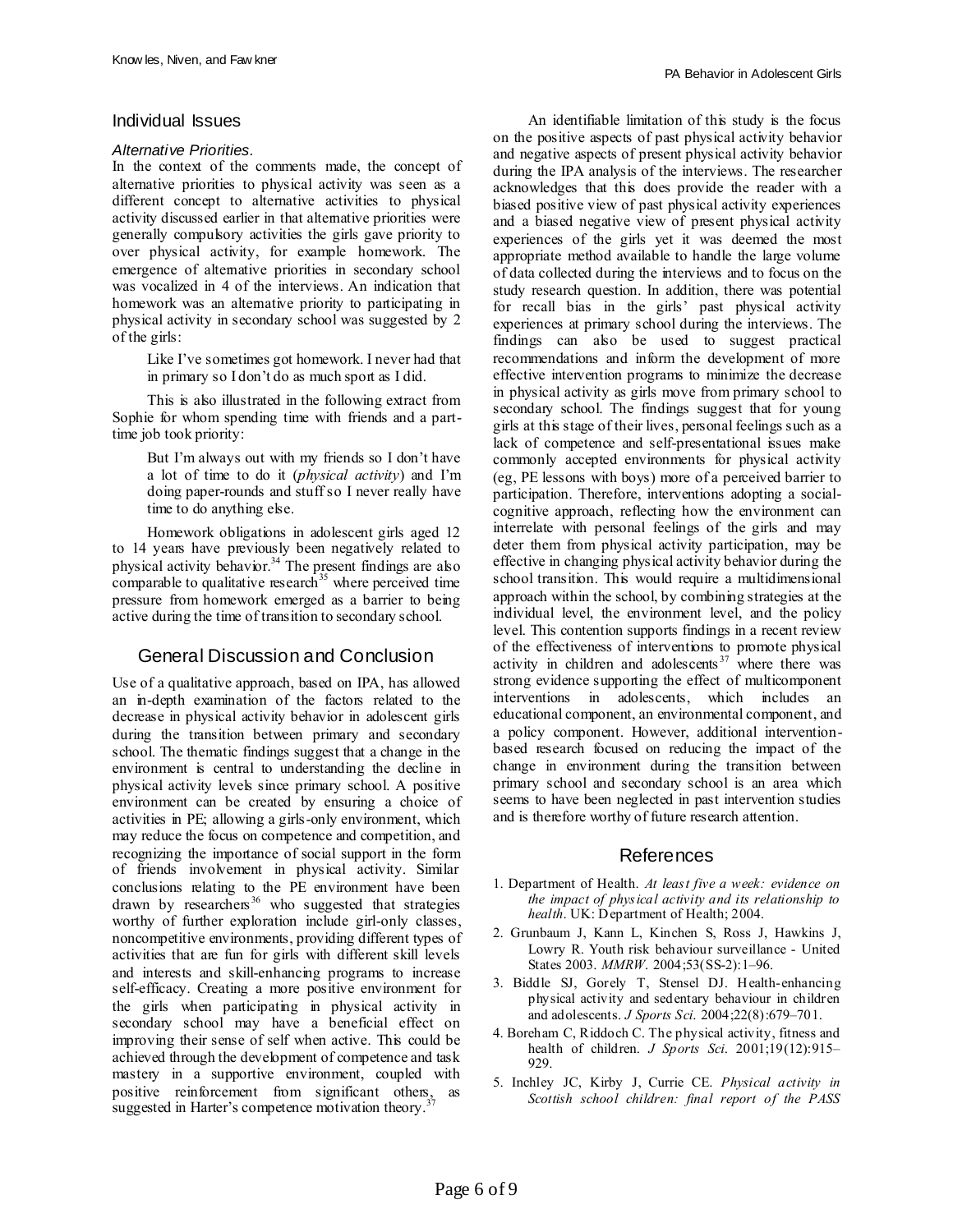*study*. Child and Adolescent Health Research Unit, Edinburgh University; 2008.

- 6. Sirsch U. The impending transition from primary to secondary school: challenge or threat? *Int J Behav Dev*. 2003;27(5):385–395.
- 7. Anderson LW, Jacobs J, Schraumm S, Splittgerber F. School transitions: beginning of the end or a new beginning? *Int J Educ Res*. 2000;33(4):325–339.
- 8. Galton M, Morrison I, Pell T. Transfer transition in English schools: reviewing the evidence. *Int J Educ Res*. 2000;33(4):341–363.
- 9. Tobell J. Students" experiences of the transition from primary to secondary school. *Educ Child Psychol*. 2003;20(4):4–14.
- 10. Knowles AM, Niven A, Fawkner SG, Henretty J. A longitudinal examination of the influence of maturation on physical self-perceptions and the relationship with physical activity in adolescent girls. *J Adolesc*. 2009;32(3):555–566.
- 11. Sallis JF, Prochaska JJ, Taylor WC, Hill JO, Geraci JC. Correlates of physical activity in a national sample of girls and boys in grades 4 through 12. *Health Psychol*. 1999;18(4):410–415.
- 12. Sallis JF, Prochaska JJ, Taylor WC. A review of correlates of physical activity of children and adolescents. *Med Sci Sports Exerc*. 2000;32(5):963– 975.
- 13. Biddle SJ, Whitehead SH, O"Donovan TM, Nevill ME. Correlates of participation in physical activity for adolescent girls: a systematic review of recent literature. *J Phys Act Health*. 2005;2:423–434.
- 14. Darker C, Larkin M, French D. An exploration of walking behaviour: an interpretative phenomenological approach. *Soc Sci Med*. 2007;65(10):2172–2183.
- 15. Currie C, Elton R, Todd J, Platt S. Indicators of socioeconomic status for adolescents: the WHO Health Behaviour in School-aged Children Survey. *Health Educ Res*. 1997;12(3):385–397.
- 16. Crocker PR, Bailey DA, Faulkner RA, Kowalski KC, McGrath R. Measuring general levels of physical activity: preliminary evidence for the Physical Activity Questionnaire for Older Children. *Med Sci Sports Exerc*. 1997;29(10):1344–1349.
- 17. Smith JA. *Qualitative psychology: a practical guide to research methods*. 2nd ed. London: Sage publications; 2008.
- 18. Lincoln YS, Guba EG. *Naturalistic inquiry*. Newbury Park, CA: Sage; 1985.
- 19. Trudeau F, Shepherd RJ. Contribution of school programmes to physical activity levels and attitudes in children and adults. *Sports Med*. 2005;35(2):89– 105.
- 20. McKenzie TL, Sallis JF, Elder JP, et al. Physical activity levels and prompts in young children at recess: a two-year study of a bi-ethnic sample. *Res Q Exerc Sport*. 1997;68(3):195–202.
- 21. Whitehead SH, Biddle S. Adolescent girls" perceptions of physical activity: a focus group study. *Eur Phys Educ Rev*. 2008;14(2):243–262.
- 22. Voorhees CC, Murray D, Welk G, et al. The role of peer social network factors and physical activity in adolescent girls. *Am J Health Behav*. 2005;29(2):183– 190.
- 23. Jago R, Brockman R, Fox KR, Cartwright K, Page AS, Thompson JL. Friendship groups and physical activity: qualitative findings on how physical activity is initiated and maintained among 10-11 year old children. *Int J Behav Nutr Phys Act*. 2009;6(4):1–9.
- 24. Ornelas IJ, Perreira KM, Ayala GX. Parental influences on adolescent physical activity: a longitudinal study. *Int J Behav Nutr Phys Act*. 2007;5(12):5–12.
- 25. Fairclough S, Stratton G. Physical activity levels in middle and high school physical education: a review. *Pediatr Exerc Sci*. 2005;17:217–236.
- 26. Qualifications and Curriculum Authority (QCA). *Physical education: a scheme of work for key stages 1 and 2)*. London: QCA; 2000.
- 27. Raymond C. *Coordinating physical education across the primary school*. London: Falmer; 1998.
- 28. James K. "You can feel them looking at you": the experiences of adolescent girls at swimming pools. *J Leis Res*. 2000;32:262–280.
- 29. Carroll B, Loumidis J. Children"s perceived competence and enjoyment in physical education and physical activity outside school. *Eur Phys Educ Rev*. 2001;7(1):24–43.
- 30. Motl RW, Dishman RK, Saunders R, Dowda M, Felton G, Pate RR. Measuring enjoyment of physical activity in adolescent girls. *Am J Prev Med*. 2001;21(2):110– 117.
- 31. Fairclough S. Physical activity, perceived competence and enjoyment during high school education. *Eur Phys Educ Rev*. 2003;8:5–18.
- 32. Biddle SJ, Coalter F, O"Donovan TM, MacBeath J, Nevill ME, Whitehead SH. Increasing demand for sport and physical activity by girls (Report No. 100). Edinburgh, sportscotland; 2005.
- 33. Hausenblas HA, Brewer BW, Van Raalte JL. Selfpresentation and exercise. *J Appl Sport Psychol*. 2004;16:3–18.
- 34. Trost SG, Pate RR, Saunders R, Ward DS, Dowda M, Felton G. A prospective study of the determinants of physical activity in rural fifth-grade children. *Prev Med*. 1997;26(2):257–263.
- 35. Mulvihill C, Rivers K, Aggleton P. Views of young people towards physical activity: determinants and barriers. *Health Educ*. 2000;100(5):190–199.
- 36. Barr-Anderson DJ, Neumark-Sztainer D, Schmitz KH, et al. But I like PE: Factors associated with enjoyment of physical education class in middle school girls. *Res Q Exerc Sport*. 2008;79(1):18–27.
- 37. Harter S. Effectance motivation reconsidered: toward a developmental model. *Hum Dev*. 1978;21:34–64.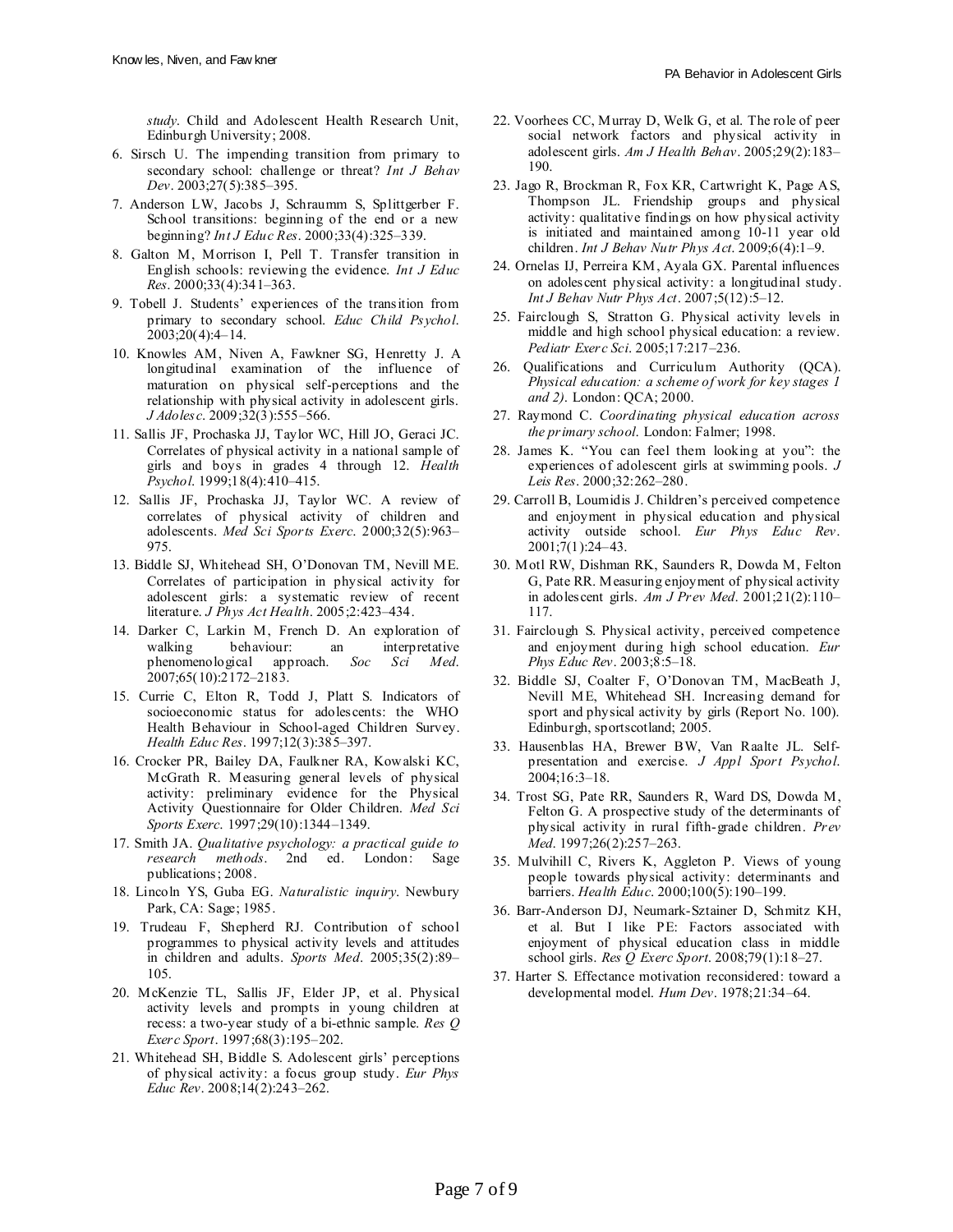| Overall Themes                                | Dimension                       |
|-----------------------------------------------|---------------------------------|
| Used opportunities to be active.              | Physical Activity Opportunities |
| Lack of utilizing opportunities to be active. |                                 |
| Alternative activities to being active        |                                 |
|                                               |                                 |
| Supportive physical activity environment      | The Environment                 |
| Unsupportive physical activity environment    |                                 |
|                                               |                                 |
| Positive sense of self when active            | Sense of Self when Active       |
| Negative sense of self when active            |                                 |
|                                               |                                 |
| Alternative priorities                        | Individual Issues               |

# **Table 1 Overall Emergent Themes and Related Dimensions**